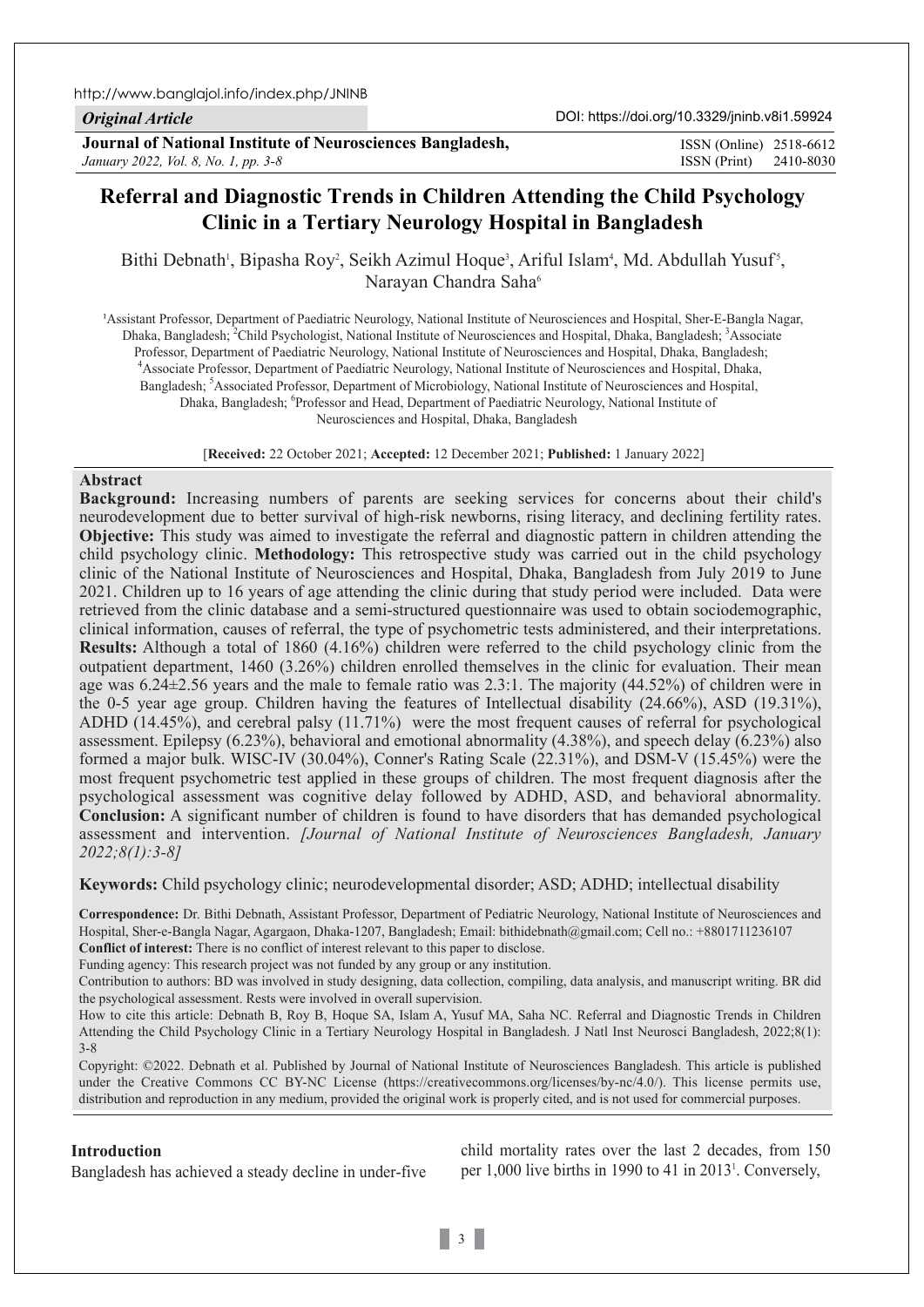rates of childhood neurodevelopmental disorders (NDDs) have risen from 68 per 1,000 in 1988 to 185 in 2013<sup>2-3</sup>. Eventually, there have an increased incidence of children with developmental difficulties in learning, behavior, and emotional functioning. These may be due to better diagnostic sensitivity to neurodevelopmental problems and residual central nervous system problems that result from success in life-saving treatments in infancy and childhood.

Neurodevelopmental disorders comprise children with a range of impairments and disabilities related to a range of functions with or without underlying disease pathology or disorders. Psychological assessment is often helpful in understanding the strengths and challenges of a child as cognitive, behavioral, and emotional functioning relate to the overall development. The psychological assessment process allows for diagnostic clarity and individualized recommendations. Often, children who are struggling with academic work, social interactions, and emotion regulation have atypical neurological development that can be identified through psychological assessment<sup>4</sup>. This allows for parents, teachers, and therapists to provide intervention and accommodations needed to allow each child to reach their potential.

Psychological assessment is more than the administration of psychometric tests. It is a process of testing that uses a combination of techniques to help arrive at some hypotheses about a person and their behavior, skills, capabilities, and personality. Psychological assessment is frequently used to determine if a child meets diagnostic criteria for a disorder as defined by the DSM-5,

neurodevelopmental disorders such as Intellectual Disability, ADHD, and Specific Learning Disorder, depressive disorders, anxiety disorders, and other conditions of childhood. National Institute of Neurosciences and Hospital (NINS&H) is the center of excellence and one of the highest centers of referral for any neurodevelopmental and neurological disorders have started psychological assessment of children since July 2019. This study focused on the proportion of the children attending the Psychology clinic, their age variation, referral indications, the type of psychometric tests applied, its interpretations, and diagnosis.

### **Methodology**

This retrospective study was conducted in the Department of Paediatric Neurology at National Institute of Neurosceicnes & Hospital, Dhaka, Bangladesh from July 2019 to June 2021. In this study, the data of children were retrospectively reviewed who were attended in the child psychology clinic at National Institute of Neurosciences and Hospital, Dhaka, Bangladesh since its establishment to June 2021. The clinic is running under the department of Paediatric Neurology and children up to 16 years of age were referred here for psychological assessment with or without counseling. These children were attained the pediatric neurology outdoor first and attending consultant referred the child to the psychology clinic according to the need basis. Here psychological assessments were done by a highly trained child psychologist who was a specialist in these fields who evaluated the child's strengths and

Table 1: Name of the Psychological assessment scales administered in the child psychology clinic, their age range of application, and indication

| $\mathbf{r}$                                                                     |                             |                                                                   |
|----------------------------------------------------------------------------------|-----------------------------|-------------------------------------------------------------------|
| <b>Name of the Tests</b>                                                         | <b>Age Range</b>            | When applied                                                      |
| Wechsler preschool and primary scale of intelligence 2 years 6 months to 3 years |                             | Intellectual disability (ID), Learning                            |
| (WPPSI-III) (junior) <sup>5</sup>                                                | 11 months.                  | difficulties, Epilepsy                                            |
| Wechsler preschool and primary scale of intelligence<br>(WPPSI-III) $(Senior)^5$ | 4 years to 7 years 3 months | ID, Learning difficulties, Epilepsy                               |
| Wechsler Intelligence Scale for Children $(WISC-IV)^6$                           | 29 days                     | 6 years to 16 years 11 months ID, Learning difficulties, Epilepsy |
| The Bayley Scales of Infant Development (Bayley - $III$ ) <sup>7</sup>           | 16 days to 42 months        | Developmental delay, Motor delay,<br>Cognitive delay.             |
| Reynell-Zinkin scales $(RZS)^8$                                                  | $0$ to 5 years              | Children with visual impairment                                   |
| Conner's Rating Scale <sup>9</sup>                                               | 3 to 17 years               | Behavioral problem, Attention deficit                             |
| DSM-V for Autism <sup>10</sup>                                                   | 2 years onwards             | hyperactivity disorder (ADHD)                                     |
|                                                                                  |                             | Autistic spectrum disorder (ASD)                                  |
| Modified Checklist for Autism $(M-CHAT)^{11}$                                    | 16 to 30 months             | Screening of autism                                               |
| Strengths and Difficulties Questionnaire (SDQ) <sup>12</sup>                     | 4 to 16 years               | <b>Behavioral Abnormality</b>                                     |
| Autism Diagnostic Observation Schedule (ADOS-2) <sup>13</sup>                    | 31 months onwards           | ASD                                                               |
| Stanford–Binet Intelligence Scale (SBIS) <sup>14</sup>                           | 2 to 9 years                | Children with no speech                                           |
| Independent Behaviour Assessment Scale (IBAS) <sup>15</sup>                      | 2 to 9 years                | To assess the adaptive behavior                                   |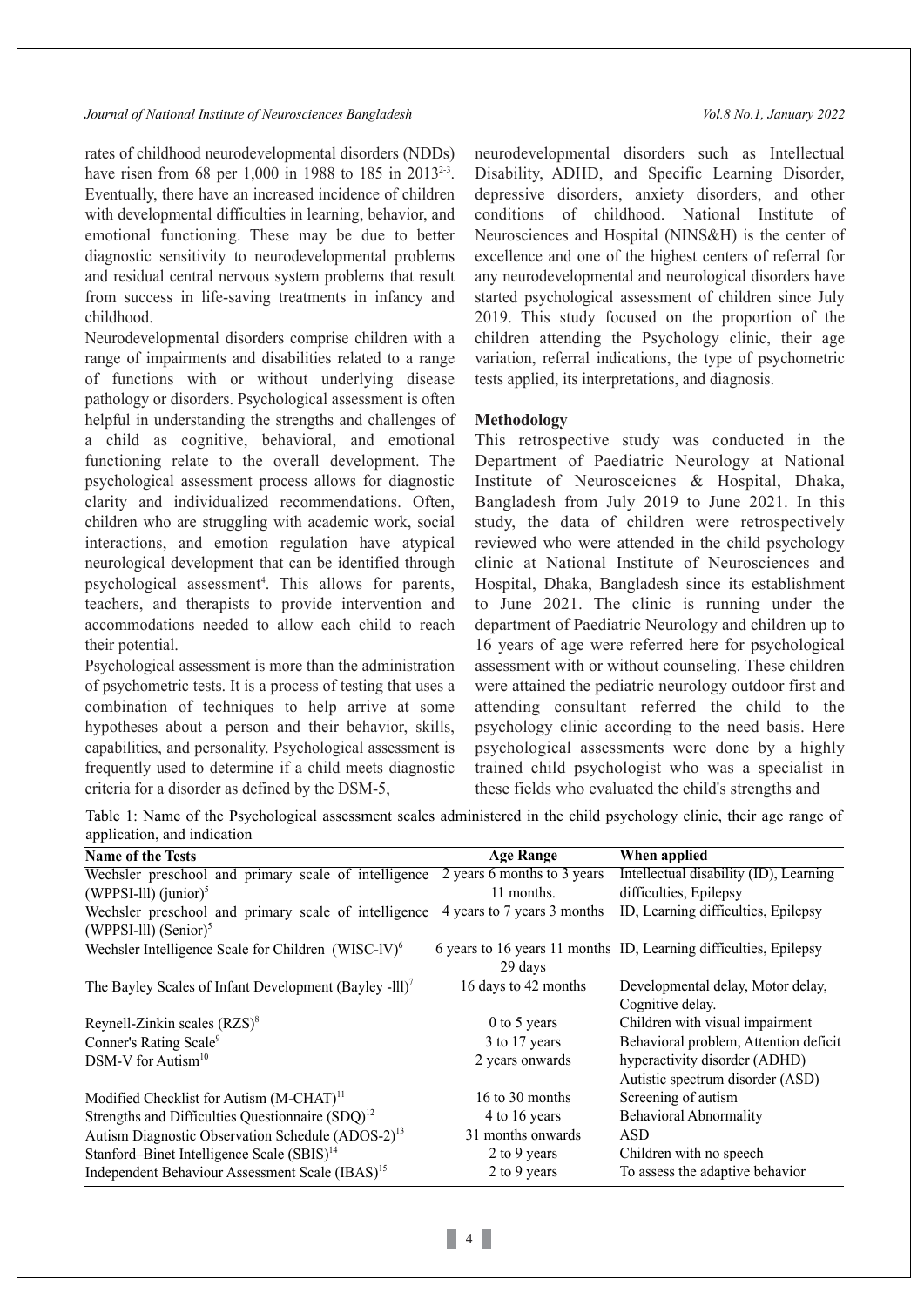*Referral and Diagnostic Trends in Children Attending the Child Psychology Clinic Debnath et al*

weaknesses and subsequently worked with parents, other family members as well as teachers to come up with an approach that would help the child progress. Children who needed psychiatric assessment were further re-evaluated by a psychiatrist of the same institute. Psychological testing wasn't a quick evaluation and it involved the administration, scoring, and interpretation of tests. In this study, psychologist sorted out which psychometric tests should be applied to a child with a particular problem. Sometimes, the physicians also recommended the specific tests required. The assessment often took several hours to complete and likely would involve more than one session. Child psychologist had to know all the details about a child. During a psychological assessment, the child psychologist talked with (interview) the child and their parents and observed the child during the evaluation as well as completed a standardized test by the child. Furthermore, medical records, school records, or interviews or tests the child's parents or teachers were also evaluated to learn more about the child. The results of this type of evaluation revealed which areas the child was doing well in and which were the ones he or she might need to address. The psychologist prepared a written report and met with the parents to review the results.

In this study, the socio-demographic profile and causes of referral among children were reviewedattending this clinic. We also tried to review the psychological tests applied and the results of the tests when available. Data were analyzed using SPSS version 20. Continuous data were presented as means and standard deviations, whereas categorical data were presented as proportions. The study was approved by the Ethical Review Committee (ERC) of the institute.

# **Results**

Total 44726 children attended the Pediatric Neurology outdoor during the study period from July 2019 to June 2021. Among them, 1860 (4.16%) children were referred to the child psychology clinic and 1460 (3.26%) children had attended the clinic. Finally, analysis was done among 1460 children. Their mean age of presentation was 6.24±2.56 years. Among the studied population, 44.52% and 38.42% of cases were in the age group of 0 to 5 years and 6 to 10 years respectively. Most of the children were male (73.97%) and the male to female ratio was 2.3:1. Most of the children (57.12%) resided in an urban area and belonged to middle socioeconomic status (46.51%)

| (Table 2). |  |
|------------|--|
|------------|--|

|  | Table 2: Socio-Demographic Profile of the Studied |  |  |
|--|---------------------------------------------------|--|--|
|  | Population $(n=1460)$                             |  |  |

| <b>Variables</b>       | Frequency             | Percent |
|------------------------|-----------------------|---------|
| Mean age               | $6.24 \pm 2.56$ years |         |
| Age range              | $0-16$ years          |         |
| <b>Age Groups</b>      |                       |         |
| $\cdot$ 0 to 5 years   | 650                   | 44.52   |
| $\cdot$ 6 to 10 years  | 561                   | 38.42   |
| $\cdot$ 11 to 16 years | 249                   | 17.05   |
| Gender                 |                       |         |
| $\bullet$ Male         | 1018                  | 73.97   |
| • Female               | 442                   | 30.27   |
| <b>Residence</b>       |                       |         |
| • Rural                | 626                   | 42.88   |
| • Urban                | 834                   | 57.12   |
| Socio-economic status  |                       |         |
| • Lower                | 413                   | 28.29   |
| • Middle               | 679                   | 46.51   |
| • Higher               | 368                   | 25.20   |

Intellectual disability (24.66%), ASD (19.31%), and ADHD (14.45%) were the most frequent causes of referral for psychological assessment. Children having Cerebral palsy (11.71%), neurodegenerative disorder (1.44%), and Epilepsy (6.23%) were also referred here especially for assessment of cognitive function.

|  | Table 3: Causes of referral to the Psychology clinic |  |  |
|--|------------------------------------------------------|--|--|
|  |                                                      |  |  |

| <b>Disease</b>                   | Frequency      | Percent |
|----------------------------------|----------------|---------|
| Intellectual disability (ID)     | 360            | 24.66   |
| ASD                              | 282            | 19.31   |
| ADHD                             | 211            | 14.45   |
| Cerebral Palsy                   | 171            | 11.71   |
| Cognitive delay/                 | 91             | 6.23    |
| regression, behavioral           |                |         |
| abnormality associated           |                |         |
| with Epilepsy                    |                |         |
| Speech delay                     | 91             | 6.23    |
| Behavioral and emotional problem | 64             | 4.38    |
| Following CNS infection          | 47             | 3.22    |
| Developmental delay              | 42             | 2.88    |
| Neurodegenerative disorder       | 21             | 1.44    |
| Syndromic child                  | 13             | 0.89    |
| Tic disorder                     | 7              | 0.48    |
| Sleep problem                    | 3              | 0.21    |
| Conversion disorder              | 2              | 0.14    |
| Headache                         | $\overline{2}$ | 0.14    |
| Hearing problem                  | 1              | 0.07    |
| Diagnosis not specified          | 29             | 1.99    |
| Counseling                       | 23             | 1.58    |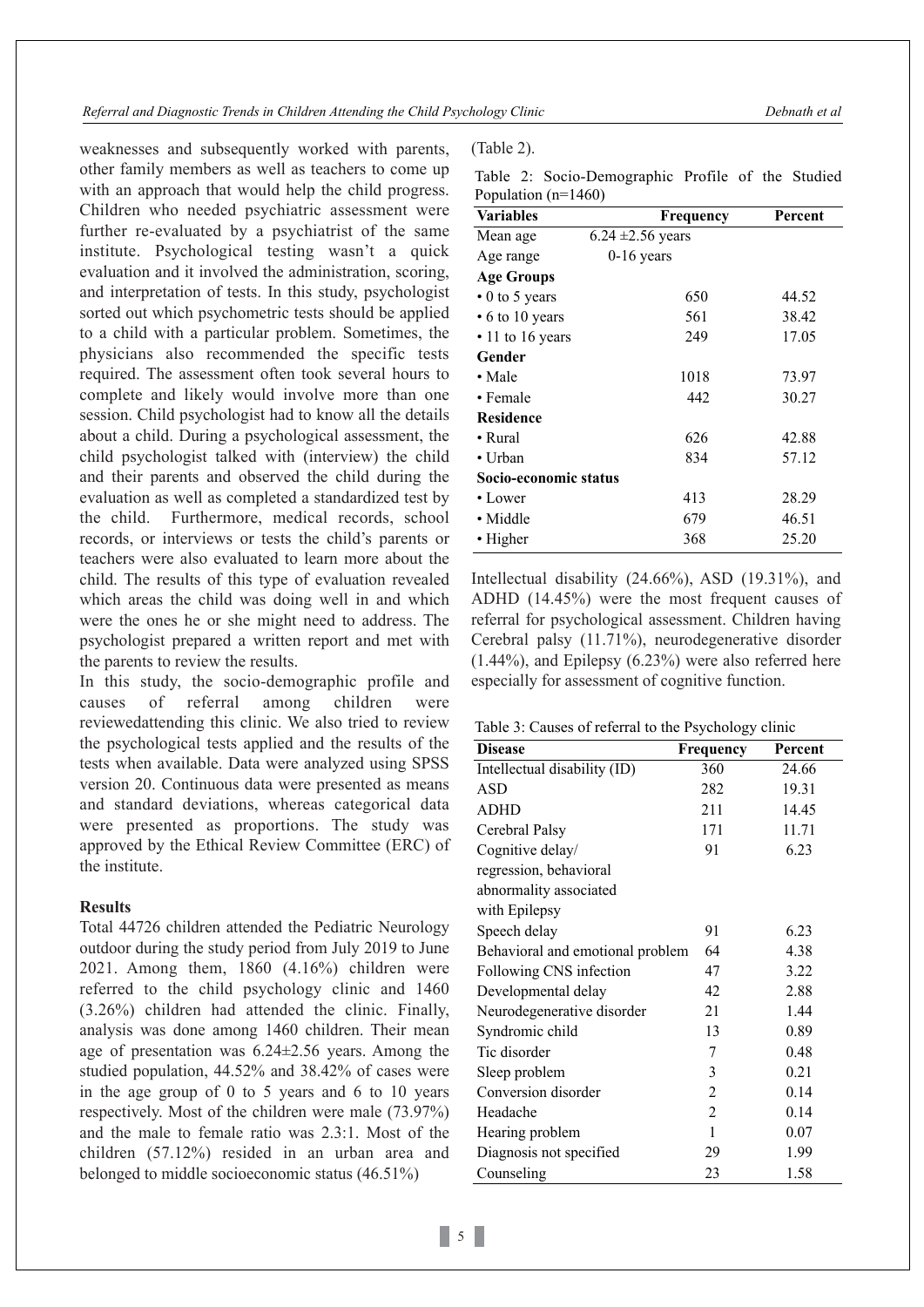Children with speech delay (6.23%), developmental delay (2.88%), behavioral and emotional problems (4.38%) were also visited the clinic for evaluation. A significant number of children came here without any specific diagnosis (1.99%) whereas a small fraction of children attended the clinic only for counseling (Table 3).

A total of 1618 psychometric tests were applied among 1460 children. Usually one but occasionally two or more tests were applied in a single child for proper evaluation. WISC-IV (30.04%) was the most frequent psychometric test applied in children aged 6 to16 years 11 months 29 days having intellectual and/or learning difficulties. WPPSI-III and Bayley-III were applied in 9.52% and 2.78% of cases respectively (Table 4).

Table 4: Psychological assessment scales administered in the clinic among the studied population (n=1618)

|                       | л.        |         |
|-----------------------|-----------|---------|
| Name of the test      | Frequency | Percent |
| WISC -IV              | 486       | 30.04   |
| Conner's Rating Scale | 361       | 22.31   |
| $DSM - V$             | 250       | 15.45   |
| WPPSI-III             | 154       | 9.52    |
| <b>RZS</b>            | 145       | 8.96    |
| <b>IBAS</b>           | 108       | 6.67    |
| Bayley - III          | 45        | 2.78    |
| SDQ                   | 30        | 1.85    |
| ADOS - II             | 20        | 1.24    |
| <b>SBIS</b>           | 12        | 0.74    |
| M - CHAT              |           | 0.43    |

Conner's Rating Scale (22.31%) was administered in a significant number of children having the features of behavioral abnormality, hyperactivity, and/or inattention where the ADHD index was markedly atypical in 59.28% of cases. DSM-V was applied in 15.45% of cases and most of the results (98%) were positive for autism. ADOS-II (1.24%) was used for the diagnosis and classification of ASD, whereas M-CHAT  $(0.43\%)$  was used for screening. RZS  $(8.96\%)$ , a developmental scale, was applied in children under five years of age with visual impairment and found severely low IQ in 64.14% of cases. IBAS was administered in 6.67% of children to document the adaptive behavior (Table 5).

A significant number of children were found to have extremely low IQ (82.21%) when assessed by WISC-IV, WPPSI-III, Bayley- III, and SBIS (Table 6).

Table 5: Psychological assessment scales administered in the clinic among the studied population (n=1618)

| <b>Name of the Tests Applied</b>   | Frequency        | Percent |  |  |  |
|------------------------------------|------------------|---------|--|--|--|
| <b>Conner's Rating Scale (361)</b> |                  |         |  |  |  |
| Average                            | 1                | 0.28    |  |  |  |
| Slightly atypical                  | $\mathbf{1}$     | 0.27    |  |  |  |
| Mildly atypical                    | 28               | 7.8     |  |  |  |
| Moderate atypical                  | 117              | 32.4    |  |  |  |
| Markedly atypical                  | 214              | 59.3    |  |  |  |
| ADOS-II $(20)$                     |                  |         |  |  |  |
| High                               | 8                | 40.0    |  |  |  |
| Low                                | $\overline{4}$   | 20.0    |  |  |  |
| Moderate                           | 8                | 40.0    |  |  |  |
| <b>DSM-V</b> for Autism (250)      |                  |         |  |  |  |
| Negative                           | 5                | 2.0     |  |  |  |
| Positive                           | 245              | 98.0    |  |  |  |
| $M$ -CHAT $(07)$                   |                  |         |  |  |  |
| Negative                           | 3                | 42.86   |  |  |  |
| Positive                           | $\overline{4}$   | 57.14   |  |  |  |
| SDQ (30)                           |                  |         |  |  |  |
| Normal                             | $\boldsymbol{0}$ | 0.0     |  |  |  |
| Abnormal                           | 30               | 100.0   |  |  |  |
| <b>IBAS</b> (108)                  |                  | Ī       |  |  |  |
| Normal                             | 4                | 3.70    |  |  |  |
| Mild                               | 33               | 30.56   |  |  |  |
| Moderate                           | 30               | 27.78   |  |  |  |
| Severe                             | 41               | 37.96   |  |  |  |

Table 6: Level of intelligence quotient (IQ) assessed by the different scales

| Name of the scale | Score                                         | Frequency | Percent |  |  |  |
|-------------------|-----------------------------------------------|-----------|---------|--|--|--|
| (Level of IQ)     |                                               |           |         |  |  |  |
|                   | WISC-IV, WPPSI-III, Bayley- III, SBIS (n=697) |           |         |  |  |  |
| Extremely low     | < 69                                          | 573       | 82.21   |  |  |  |
| <b>Borderline</b> | 70-79                                         | 76        | 10.90   |  |  |  |
| Low average       | 80-89                                         | 39        | 5.60    |  |  |  |
| Average           | 90-109                                        | 09        | 1.29    |  |  |  |
| $RZS$ (n=145)     |                                               |           |         |  |  |  |
| Severe            | $20 - 34$                                     | 93        | 64.14   |  |  |  |
| Moderate          | 35-49                                         | 33        | 22.76   |  |  |  |
| Mild              | 50-69                                         | 14        | 9.65    |  |  |  |
| Normal            | >70                                           | 05        | 3.45    |  |  |  |

### **Discussion**

Bangladesh has improved child survival rates but has been interposed with a trend towards increasing rates of non-communicable conditions such as childhood disabilities. Developmental, behavioral, and mental health problems are emerging issues in children worldwide. Current global epidemiological data consistently reports that up to 20.0% of children and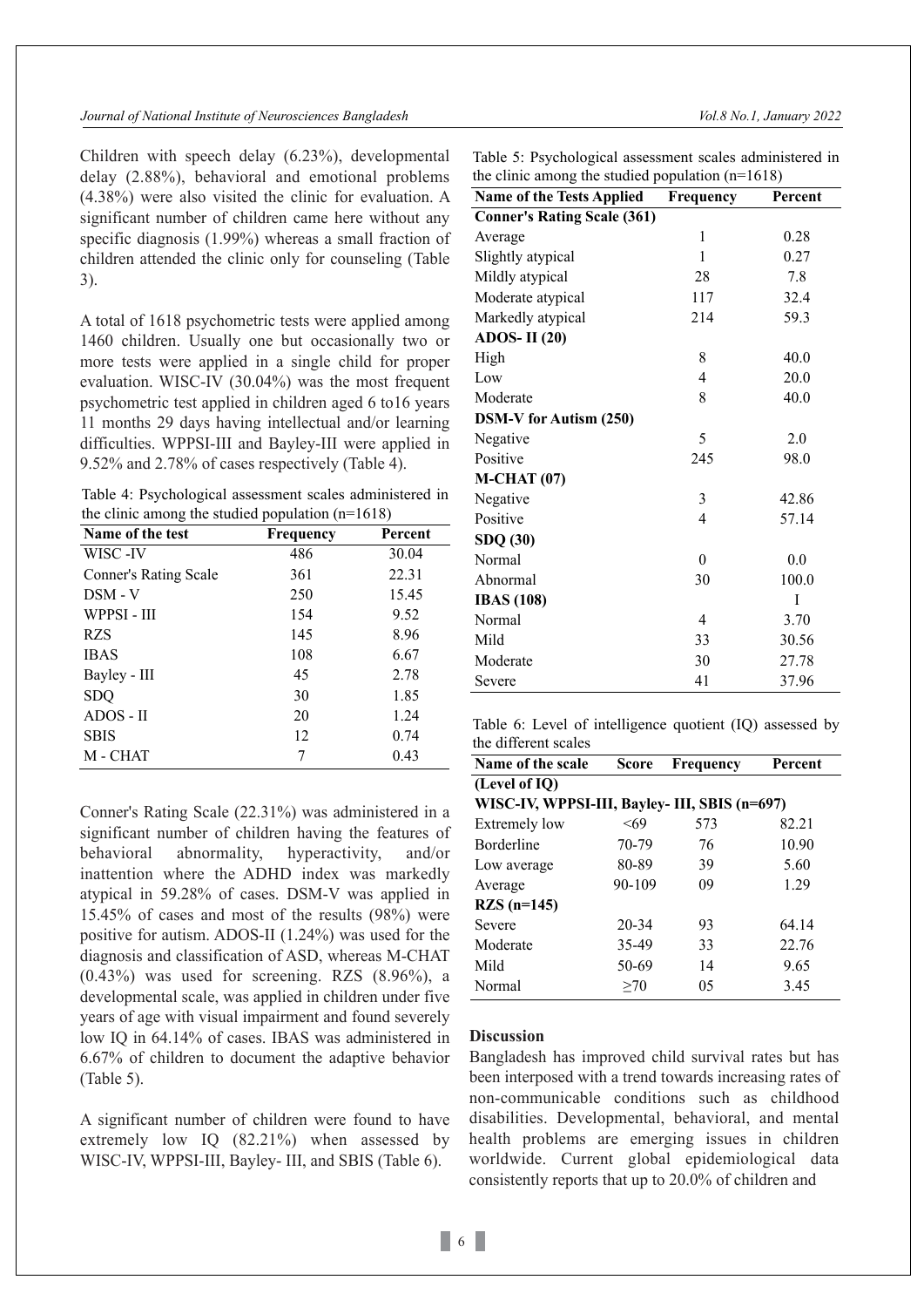*Referral and Diagnostic Trends in Children Attending the Child Psychology Clinic Debnath et al*

adolescents suffer from a disabling mental illness<sup>16</sup>. The prevalence of mental disorders, mental retardation, and epilepsy was found as 18.4% cases, 3.2% cases, and 2.0% cases respectively in a national survey conducted in 2009 among children of Bangladesh<sup>17</sup>. In another study, it was shown that the prevalence of child behavior problems reported by the parents in rural Bangladesh was 14.6% cases<sup>18</sup>. All grades of disability in children in Bangladesh are increasing with improvements in health facilities<sup>19</sup>. As a result, emotional, behavioral, and mental health problems have become one of the commonest presentations to the Child neurology outpatient department and the psychological testing of children has become an increasingly essential component of pediatric care.

Children are referred to the psychology clinic for a variety of reasons. Among other things, they may be depressed or anxious, have problems in attention, behavior, socialization, or communication at home or school, be subjected to bullying, or have a learning disorder. Often when kids are struggling in school or seem to be behind their peers developmentally, a counselor or teacher may suggest the child undergo a psychological assessment. Children having developmental difficulties in various domains due to static or progressive disorders of the brain are also referred for psychological assessment. In this study, 4.16% of children were referred to the psychology clinic for assessment and/or counseling among all attending the pediatric neurology outdoor. Data from OPD of the Institute of Mental Health and Research obtained in 1990 have stated that 9.0% children had mental disorders<sup>20</sup>. Another study described that mental health problems comprised almost one-fifth (18.2%) of children presenting to the Shishu Bikash Kendro (SBK) of Dhaka Shishu Hospital 21.

Our study observed that majority of the children (73.97%) were boys and below 5 years of age. This is encouraging, as early recognition of prodromes of neurodevelopmental impairments is an emerging issue for clinicians, epidemiologists, and educationists worldwide22. Urban and rural ratio was 1.33:1 which indicated an increased level of awareness among parents residing in urban areas. A large proportion of children (46.51%) came from middle socio-economic backgrounds. These findings are consistent with a previous study<sup>23</sup>. Largest number of referrals were due to intellectual disability (24.66%) where their IQ level was assessed by psychometric tests. A survey of autism and NDDs in Bangladesh found cognitive impairment  $(46/1000)$  as the highest prevalent NDDs among all<sup>3</sup>. ASD (19.31%) was the second common cause of

referral in this study. About 14.45% of children having features of ADHD were sent for assessment. These findings coincide with a study done in SBK of a tertiary hospital 21. A significant number of children with cerebral palsy are also addressed here to assess the level of cognitive and motor function.

A network of child development centers has been created across Bangladesh since 1992<sup>24</sup>. In the first decade, most children attending presented with serious physical, sensory, and intellectual disabilities. Now behavior problems form an increasing proportion of the presenting complaints. In this study, 4.38% children attended the clinic only for behavioral and emotional abnormalities. Disruptive behaviors were also observed in a significant proportion of children with epilepsy. A study conducted in pediatric OPD of tertiary hospitals of Dhaka found a behavioral abnormality in 9.0% cases<sup>23</sup>. Khan et al<sup>18</sup> in a survey mentioned that behavior impairment is more likely found in children with cognitive, motor, or seizure disabilities.

In the child psychology clinic, WISC-IV, Conner's Rating Scale, and DSM-V were the most common tools applied since the common causes of referral were ID, ADHD, and ASD. Conner's Rating Scale revealed moderate to markedly atypical ADHD index in most of the cases. ASD was diagnosed by DSM-V in 98% of cases. ADOS was used as a special play-based assessment which was specifically used for the diagnosis of children with ASD and found moderate to high autism in 80% of cases. SDQ detected a behavioral abnormality in 100% of cases. The cognitive level of every child was routinely determined by standardized diagnostic tools such as the WISC-IV, WPPSI-III, Bayley- III, SBIS and the IBAS and found below normal in most of the cases. By putting all the information together, the child psychologist and the physician came to an understanding of where a child needed assistance and could develop strategies to help the child reach their full potential. Intervention strategies include behavioral modification therapy, dietary intervention, improving socializationcommunication, cognitive stimulation, sensory integration therapy, and medication. Counseling was also done by the consultant and psychologists for any prevailing psychosocial adverse condition, parental stress relief, and positive parenting practices.

# **Conclusion**

This study indicates that a significant number of children attending the pediatric neurology OPD of a tertiary hospital need psychological evaluation and